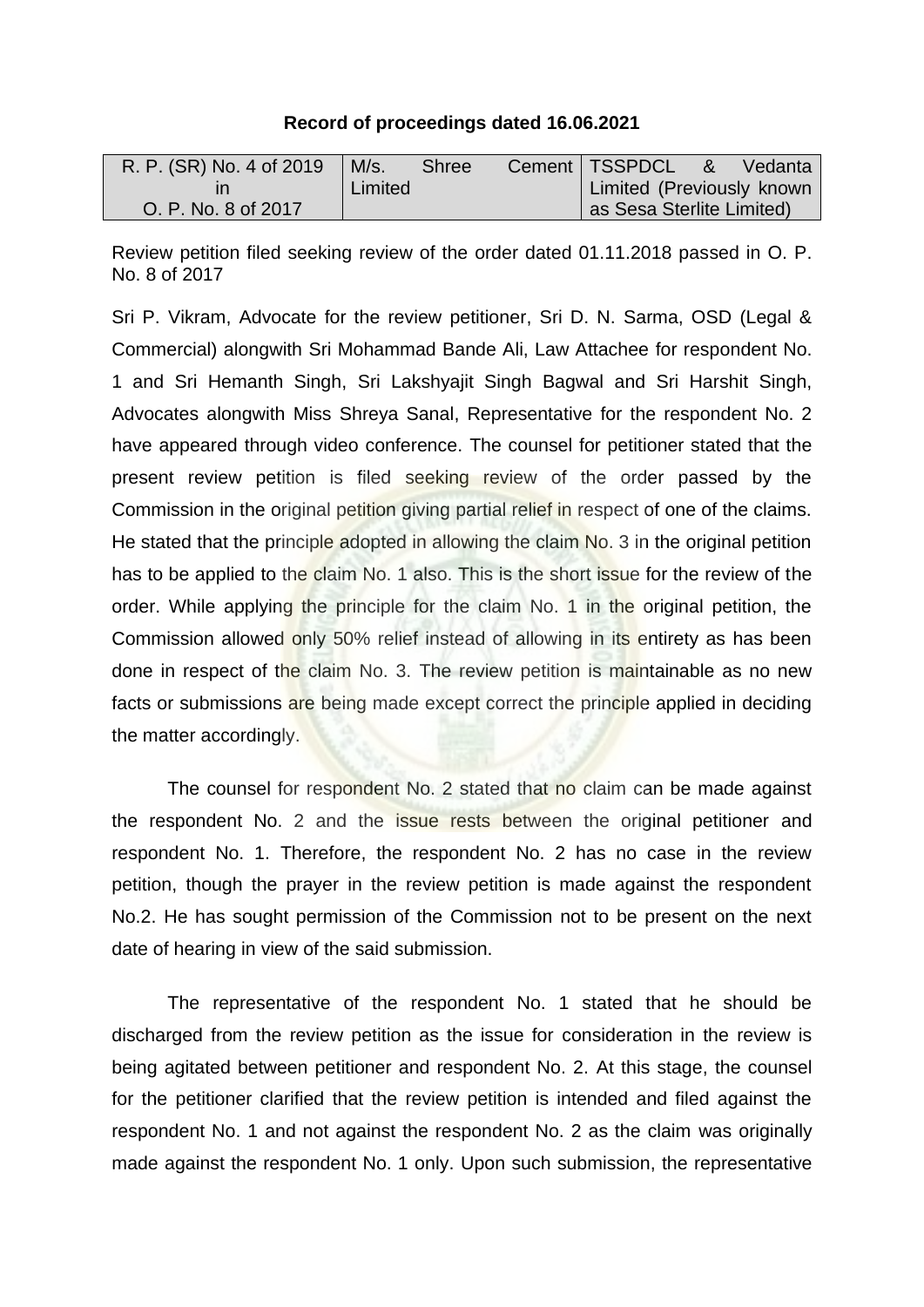of the respondent No. 1 stated that unless a proper amendment in the prayer is made, the petition cannot be proceeded with and the petitioner in the review petition has to take steps accordingly. He further stated that in support of his submissions, he is relying on the judgments reported in AIR 1963 SC 235, 2001 (6) SCC 633 and 2009 (10) SCC 84.

The counsel for petitioner agreed to file a memo to modify the prayer in the review petition as there was a mistake. The representative of the respondent No. 1 insisted upon taking leave of the Commission for amending the prayer properly, then only the Commission may consider the review petition. The counsel for petitioner submitted that the judgments relied upon by the respondent No. 1 may be placed on record and upon such filing he would advert to all the aspects and filed a memo.

In view of the submissions, the Commission directed the Respondent No. 1 to file the relevant judgments before the Commission by duly serving copies to the review petitioner. The counsel for petitioner shall file a memo on or before the next date of hearing. Accordingly the matter is adjourned.

| Call on 28.06.2021 at 11.30 A.M. |                |                               |
|----------------------------------|----------------|-------------------------------|
| $Sd$ -                           | $Sd$ -         | Sd                            |
| Member                           | Member         | Chairman                      |
| O. P. No. 3 of 2021              | M/s. REI Power | Bazaar   TSTRANSCO, TSDISCOMs |
| I. A. No. 29 of 2017             | Private Ltd.   | & TSGENCO                     |

Petition filed seeking to establish power market (power exchange) in the State of Telangana u/s 86 (1) (k) r/w section 66 of the Act, 2003.

I. A. filed seeking to receive additional documents for consideration of the original petition.

Sri. P. Vikram, Advocate for the petitioner and Sri. D. N. Sarma, OSD (Legal & Commercial) and Sri Mohammad Bande Ali, Law Attachee for the respondents have appeared through video conference. The counsel for the petitioner stated that he needs further time to make submissions in the matter. The representative of the respondent No. 1 stated that though counter affidavit had been filed in the year 2016, certain developments have taken place which have to be brought on record. Accordingly, he needs further time to make additional submissions in the matter.